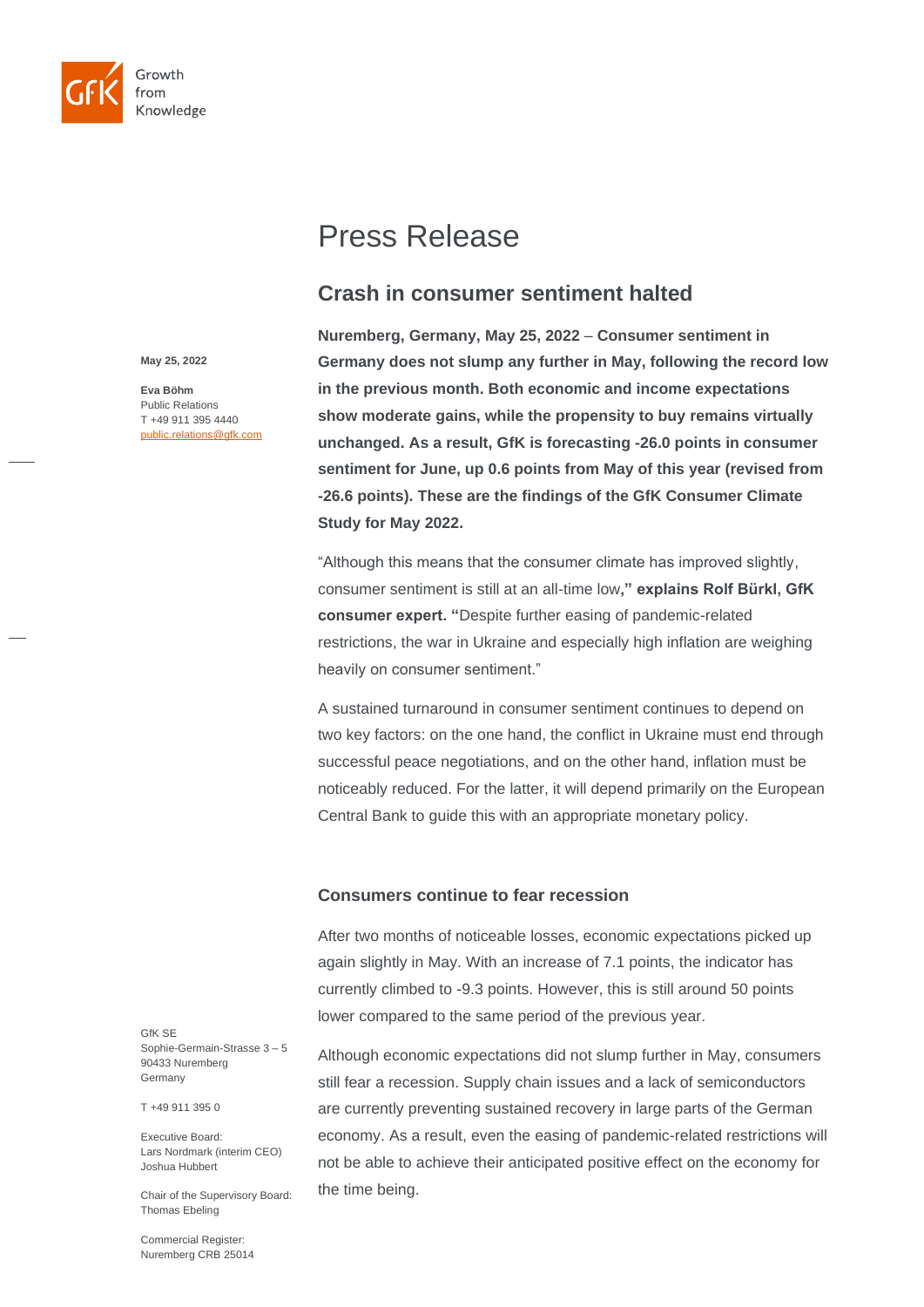

## **No further slip in income expectations**

After income expectations plummeted to their lowest level in almost twenty years in the previous month, they are currently recovering somewhat. The indicator gained 7.6 points, climbing to -23.7 points. Compared with the previous year, income expectations still show a considerable drop of more than 43 points.

Despite the improvement, the level remains incredibly low. In addition to the uncertainty caused by the war in Ukraine, the main reason for the weak income expectations is high inflation. Explosive increases in energy and food prices are dampening household purchasing power and are currently preventing a better development of the income indicator.

## **Low-level propensity to buy virtually unchanged**

The propensity to buy remained virtually unchanged from the previous month, with the indicator dropping just 0.5 points to a current value of -11.1. This represents a decrease of a good 21 points compared to the same period of the previous year.

As a result of weak economic and income expectations, consumer spending also remains noticeably subdued. High costs for energy and food means that correspondingly less money is available for other purchases.

The table below shows the development of the individual indicators in May compared to the previous month and the previous year:

|                                 | <b>May 2022</b> | April 2022 | <b>May 2021</b> |
|---------------------------------|-----------------|------------|-----------------|
|                                 |                 |            |                 |
| <b>Economic</b><br>expectations | $-9,3$          | $-16,4$    | 41,1            |
|                                 | $-23.7$         | $-31,3$    | 19,5            |
| Income expectations             |                 |            |                 |
|                                 | $-11,1$         | $-10,6$    | 10,0            |
| Propensity to buy               |                 |            |                 |
| <b>Consumer sentiment</b>       | $-26,6$         | $-15,7$    | $-8,6$          |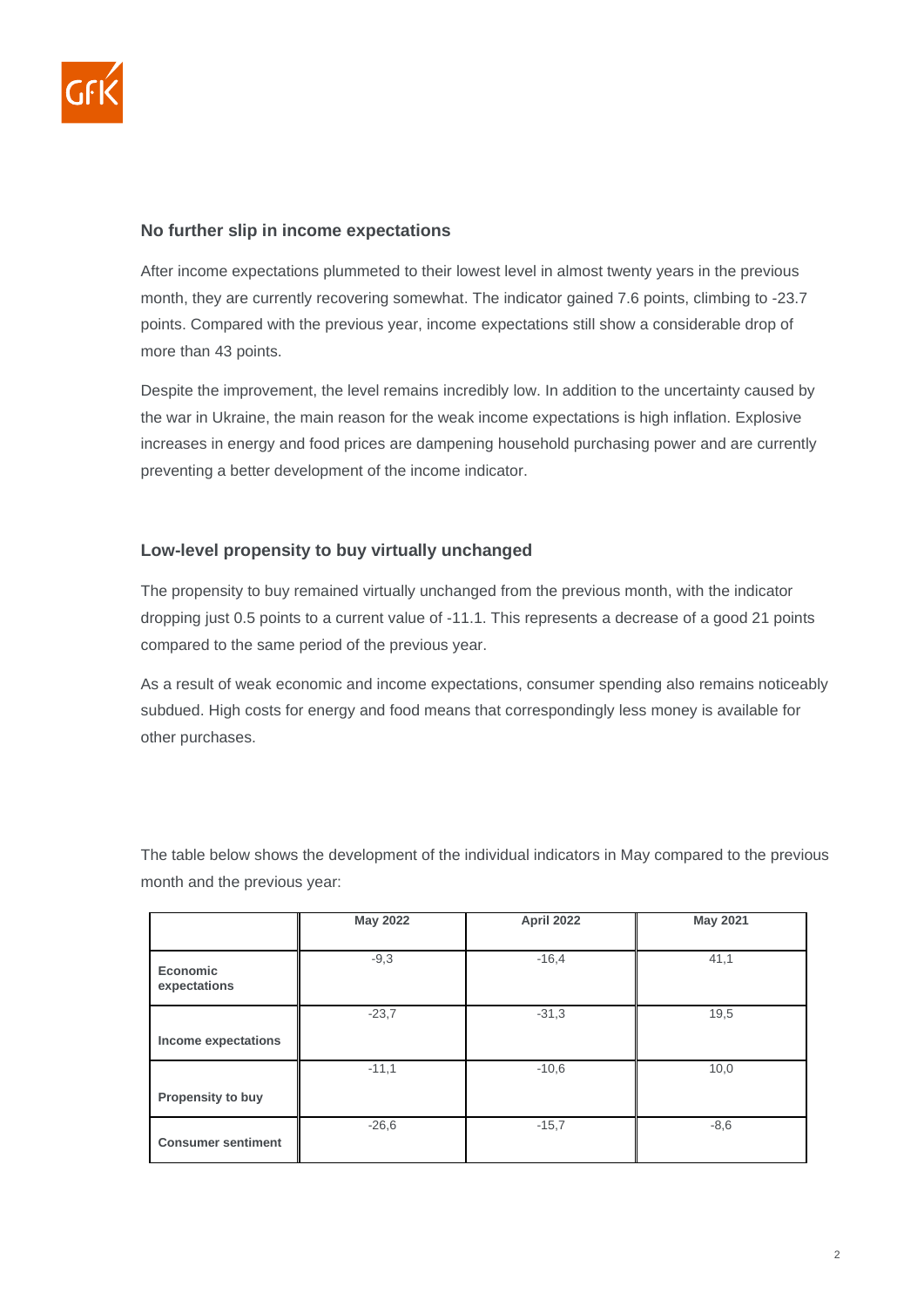

The following chart shows the development of the consumer sentiment indicator in recent years:



## **Planned 2022 publication dates:**

- Tuesday, June 28, 2022, 8 a.m.
- Wednesday, July 27, 2022, 8 a.m.
- Friday, August 26, 2022, 8 a.m.
- Wednesday, September 28, 2022, 8 a.m.
- Thursday, October 27, 2022, 8 a.m.
- Friday, November 25, 2022, 8 a.m.
- Wednesday, December 21, 2022, 8 a.m.

## **About our method**

The survey period for the current analysis was May 5 to May 16, 2022. The results are extracted from the "GfK Consumer Climate MAXX" study and are based on around 2,000 consumer interviews per month conducted on behalf of the European Commission. This report presents the indicators in the form of graphics accompanied by brief comments. Consumer sentiment refers explicitly to all private consumer spending. Depending on the definition used, however, retail accounts for only around 30 percent of private consumer spending. Services, travel, housing costs, healthcare services, and the wellness sector as a whole account for the rest. Again, this does not apply to retail sales, but instead to total consumer spending. Like all other indicators, propensity to buy is a confidence indicator. It indicates whether consumers currently consider it advisable to make larger